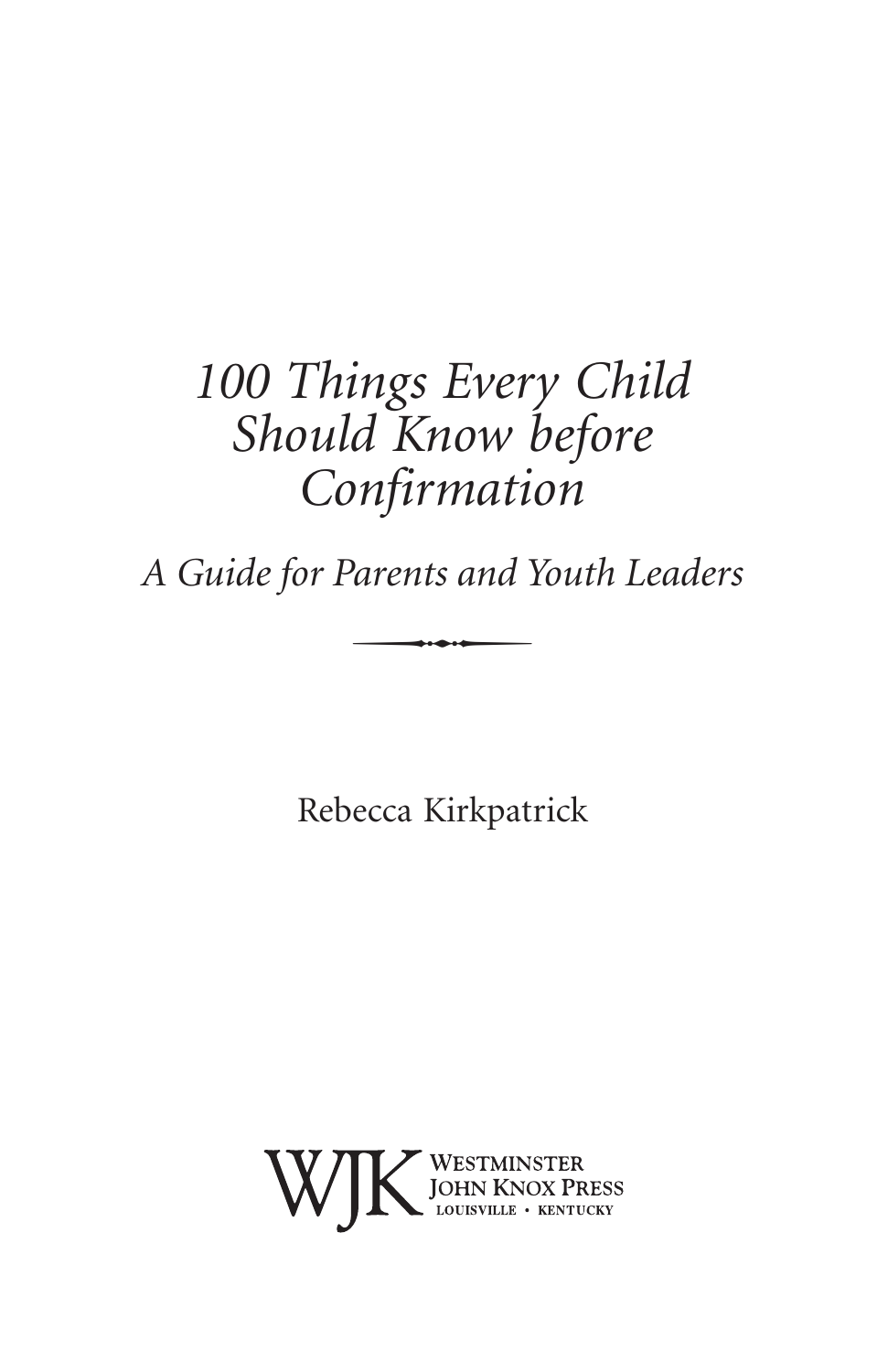#### Copyright © Rebecca Kirkpatrick 2015

#### First published in the United States of America in 2015 by Westminster John Knox Press 100 Witherspoon Street Louisville, Kentucky

First published in Great Britain in 2015 by Society for Promoting Christian Knowledge 36 Causton Street London SW1P 4ST

15 16 17 18 19 20 21 22 23 24—10 9 8 7 6 5 4 3 2 1

*All rights reserved.* No part of this book may be reproduced or transmitted in any form or by any means, electronic or mechanical, including photocopying, recording, or by any information storage or retrieval system, without permission in writing from the publisher. For information, address Westminster John Knox Press, 100 Witherspoon Street, Louisville, Kentucky 40202-1396. Or contact us online at www.wjkbooks.com.

Unless otherwise noted, Scripture quotations are taken from the New Revised Standard Version of the Bible, Anglicized Edition, copyright © 1989, 1995 by the Division of Christian Education of the National Council of the Churches of Christ in the USA. Used by permission. All rights reserved.

Every effort has been made to determine whether texts are under copyright. If through an oversight any copyrighted material has been used without permission, and the publisher is notified of this, acknowledgment will be made in future printings.

*Cover design by Allison Taylor*

#### **Library of Congress Cataloging-in-Publication Data**

Names: Kirkpatrick, Rebecca.

Title: 100 things every child should know before Confirmation : a guide for parents and youth leaders / Rebecca Kirkpatrick. Other titles: One hundred things every child should know before Confirmation Description: Louisville, KY : Westminster John Knox Press, 2016. Identifiers: LCCN 2015037906 | ISBN 9780664260590 (alk. paper) Subjects: LCSH: Christian education of children. | Bible--Introductions. | Church year. | Religions. Classification: LCC BV1475.3 .K57 2016 | DDC 268/.433--dc23 LC record available at http://lccn.loc.gov/2015037906

 $\circledcirc$ The paper used in this publication meets the minimum requirements of the American National Standard for Information Sciences—Permanence of Paper for Printed Library Materials, ANSI Z39.48-1992.

Most Westminster John Knox Press books are available at special quantity discounts when purchased in bulk by corporations, organizations, and special interest groups. For more information, please e–mail SpecialSales@wjkbooks.com.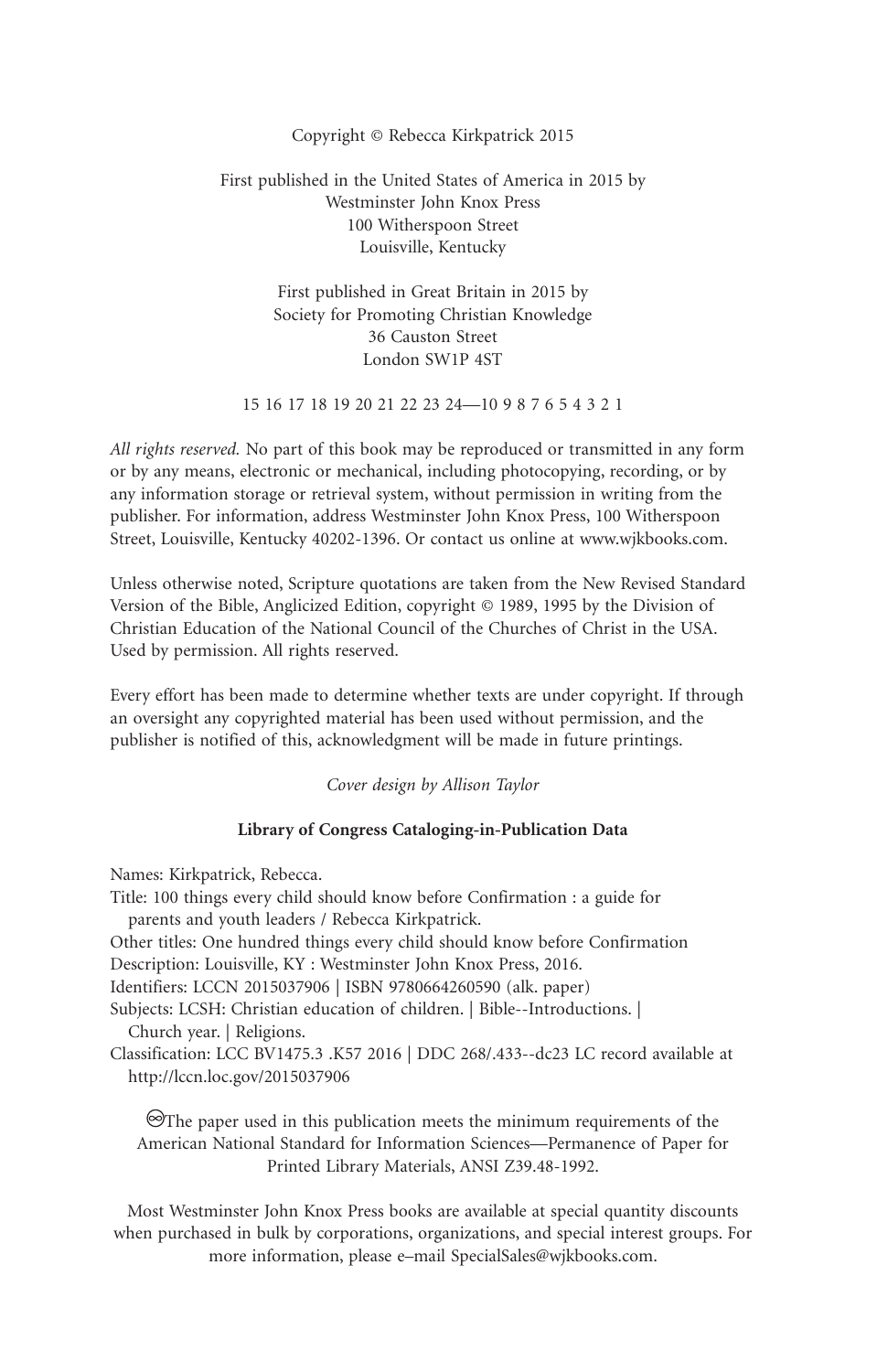*To Owen*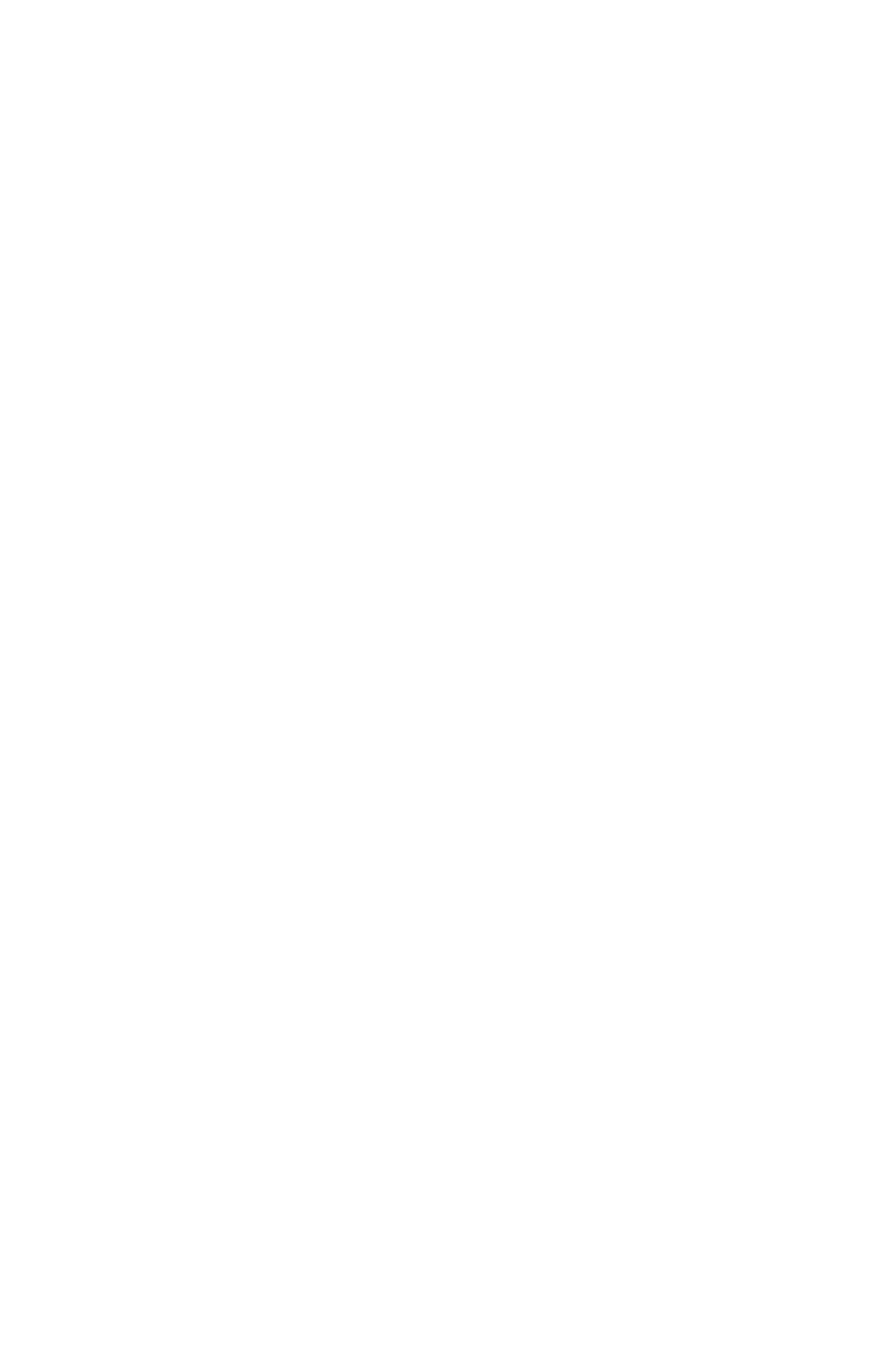# *Contents*  $Contents$

|                                                      | Acknowledgments                                        |     |
|------------------------------------------------------|--------------------------------------------------------|-----|
| 1                                                    | Growing a Life of Faith Together                       | 1   |
| 2                                                    | How to Use This Book                                   | 6   |
| 3                                                    | <b>Bible Basics</b>                                    | 9   |
| 4                                                    | The Stories of Genesis and Exodus                      | 18  |
| 5                                                    | The Ten Commandments                                   | 32  |
| 6                                                    | The History of Israel                                  | 36  |
| 7                                                    | Cherished Passages and Characters of the Old Testament | 44  |
| 8                                                    | The Gospels                                            | 60  |
| 9                                                    | Moments and Miracles in the Life of Jesus              | 66  |
| 10                                                   | Cherished Stories of the New Testament                 | 80  |
| 11                                                   | The Sayings and Parables of Jesus                      | 94  |
| 12                                                   | The Early Church                                       | 110 |
| 13                                                   | Worship, Sacraments, and the Life of the Congregation  | 119 |
| 14                                                   | The Body of Christ                                     | 136 |
| 15                                                   | World Religions                                        | 143 |
| Appendix 1: 100 Things Your Child Should Know before |                                                        |     |
|                                                      | Confirmation: The Complete List                        | 148 |
| Appendix 2: Further Reading                          |                                                        | 152 |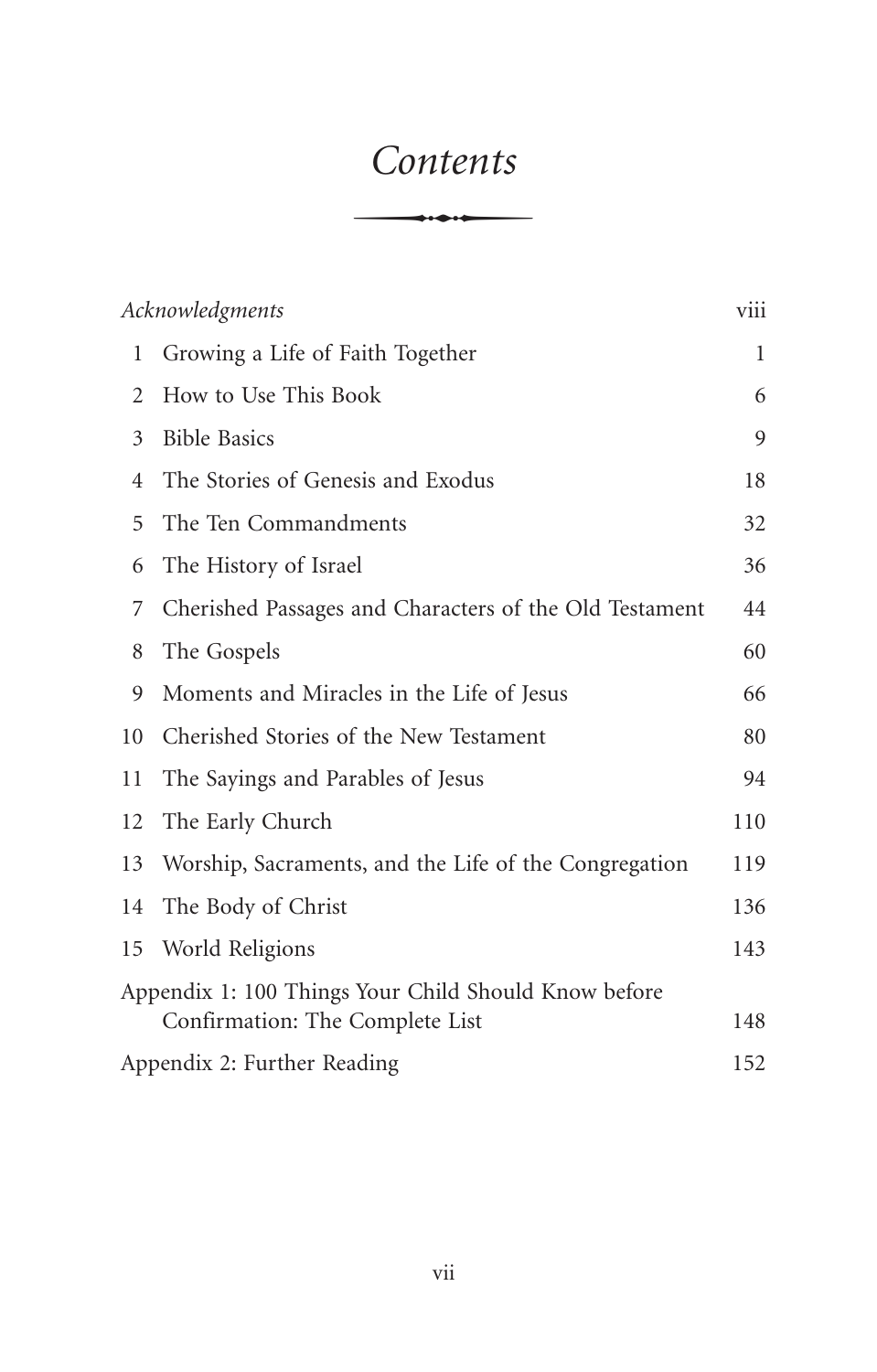# *Acknowledgments* S

In this book I acknowledge again and again the ways that seeds of faith planted in children and young people can, when nurtured and watered, fed and pruned, grow into a mature expression of faith. I am so grateful to those who mentored me in the faith as a child and young person and modeled for me what it means to teach and care for children as a community of faith – most importantly Judy Menk, who was not just my own confirmation teacher but who has become a colleague and friend.

In the many years that I have taught confirmation I have greatly valued the input of colleagues in ministry, who have been wonderful collaborators and conversation partners in the challenging work of nurturing faith in young people – most especially the Reverends Sarah Sanderson-Doughty, Shelly White Wood, Beth Freese Dammers and Anna Parkinson.

I have also been blessed to be able to partner in this work with gifted Christian educators. I would not be the pastor or the teacher I am today without the mentorship and friendship of both Jean Savage and Linda Linnen.

I am so grateful to my family for their support not just of this project but of all my writing and my work in ministry. I could not have written this book without the encouragement of my husband, Joshua Yoder. Thank you for your patience, your enthusiasm, your questions, your advice and of course your editing.

I am especially thankful for the encouragement of the Rev. Mary Hawes and my commissioning editor at SPCK, Tracey Messenger. This book would not exist without their help and support.

Finally, I want to acknowledge all of the young men and women who spent countless hours in a classroom with me over the years talking about the Bible, the Church and what it means to live a life of faith. I am so grateful for your questions and your answers, your willingness to struggle with me and with faith, and your courage to express faith not just in class but with the community. The things you taught me are the greatest gift I have received in my ministry.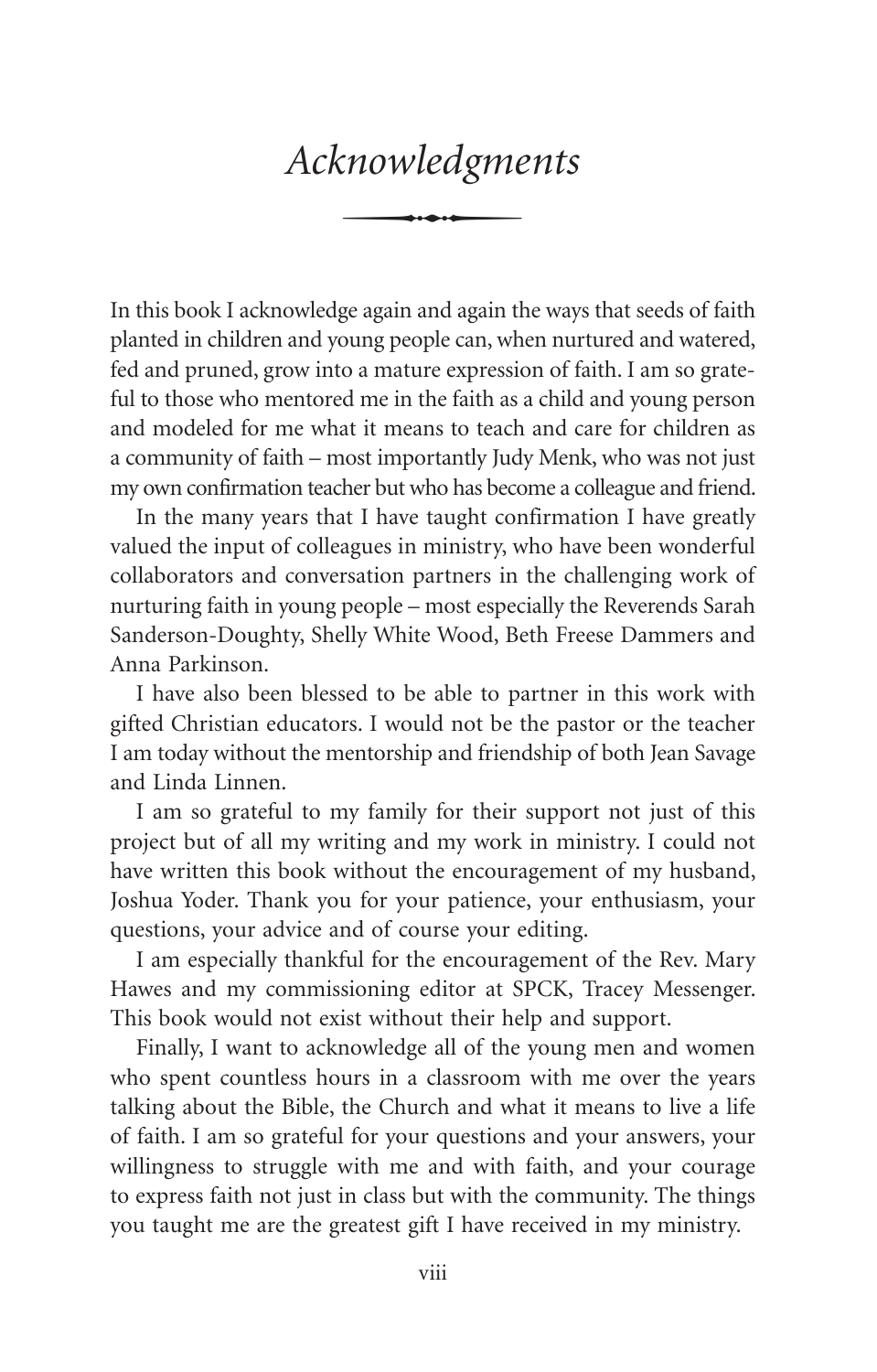# *Growing a Life of Faith Together* Life of Fair

I can identify four moments from my teenage life that significantly changed how I understood the Bible and Christian faith. These four moments sparked within me a motivation to learn more about Scripture, to be engaged in my community and to seek out conversation partners on what has been a lifelong journey of faith.

The first came during confirmation when I finally noticed that the Bible contains no stories of Jesus' life as a teenager. I remember writing in my confirmation notebook, 'How am I supposed to relate to Jesus as a teenager when we don't know what it was like for *him* to be a teenager?' I knew the stories of Jesus' birth, his ministry, his death and his resurrection, but as a 13 year old it didn't seem like our lives had much in common. This was the first moment I remember that I really wanted the Bible to be meaningful to *me*.

Around that same time I re-read the story of the Prodigal Son in the Gospel of Luke and for the first time understood it as theologically significant. I already knew the details well, having spent a week of theater church camp cast in a musical version of the story. But it wasn't until I was a teenager that I understood the importance of the father's unqualified forgiveness and the desperation that the son felt. All of a sudden, what had seemed like a simple parable gave me language to describe the grace and love of God in a way that finally made sense to me.

A year or so later I had a similar experience, but this time at a large Presbyterian youth conference. In one of the worship services the Gospel lesson was the story of the woman at the well from the Gospel of John. In addition to the reading of the passage, a group of performers created a liturgical dance that retold the story of Jesus' encounter with this marginal woman. Up to that point I knew in my mind that Jesus had unique encounters and relationships with women,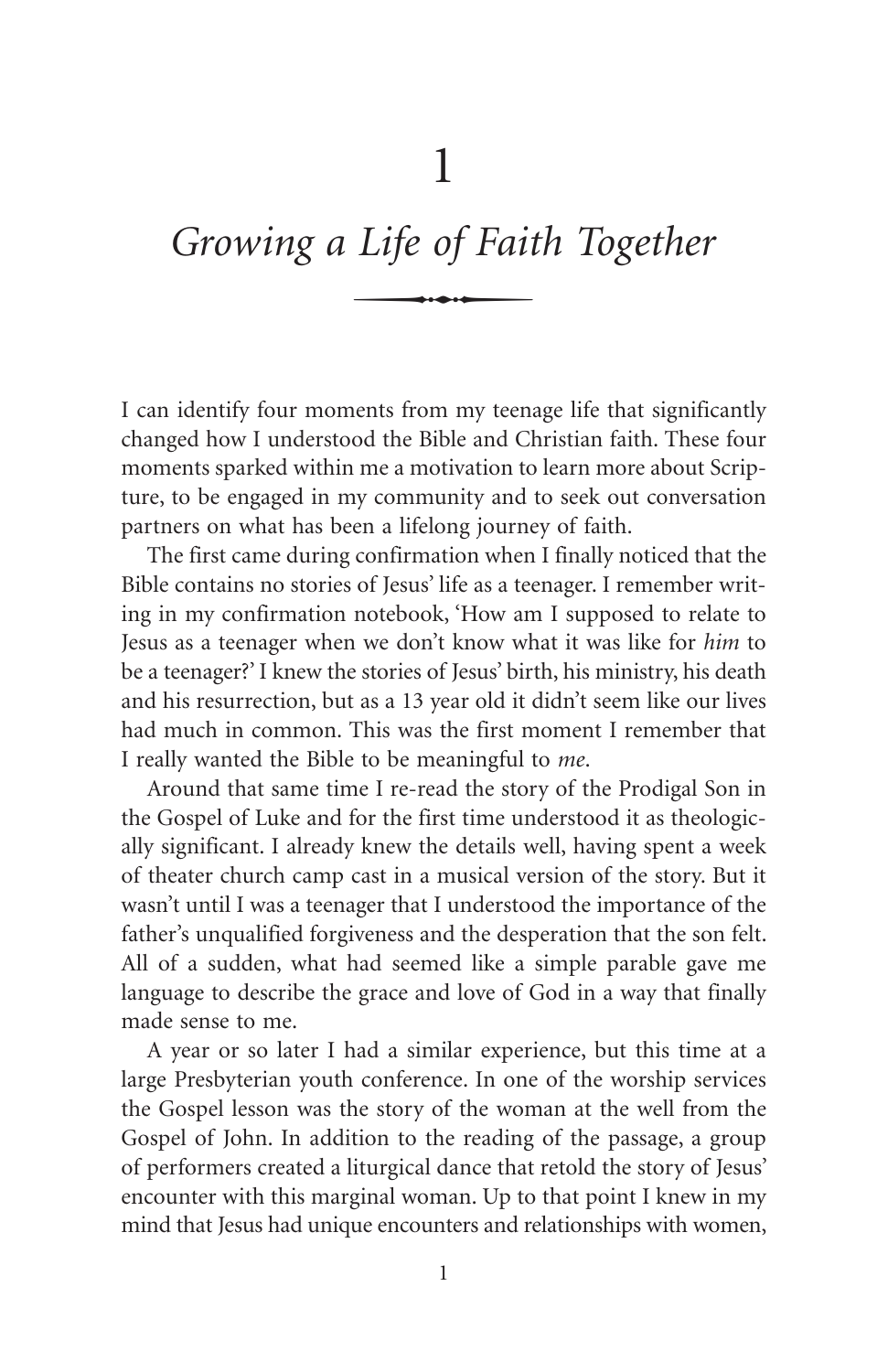#### *Growing a Life of Faith Together*

but it was only through this creative interpretation of this powerful story that I realized that maybe I, as a young woman, had a unique way to relate to Jesus.

Finally, in my later teen years my youth pastor told me there were parts of the Bible she really struggled with – especially the writings of Paul. Even though I knew who Paul was and knew that many of the letters in the New Testament were written by him, I had never read any of them closely enough to know how full they were of language that limited the authority of women. I was fascinated both by her frustration at the Bible and by her commitment to it nevertheless. No one had ever shared that with me before, and when I also came to struggle with the Bible, she served as a model for how a person can faithfully ask hard questions of the Scriptures.

I share these four epiphanies because they have two things in common that are essential in the spiritual development of our children and young people. First, each of these revelations was rooted in the Bible stories and church experiences that had been planted in me from a young age. Second, each occurred because of a connection I had to the adults in my community of faith – my Sunday school teachers, my parents, my pastors, even the faithful and thoughtful leaders of that youth conference. Each of them took the time to nurture within me the tools I would need to deepen my faith, and each knew when the time was right to introduce me to a more sophisticated, more personal, maybe even more radical way of understanding the Bible and the Christian experience.

### *The Confirmation Experience*

As a pastor in the Presbyterian Church (USA) for the past 12 years, it has been my great privilege to be a part of the same kinds of moments of growth and deepening of faith for young men and women.

In many instances these kinds of epiphanies happened within the context of confirmation class. In the Presbyterian Church students around the ages of 13 and 14 typically spend a year in preparation to confirm their baptism – or be baptized as an adult – and to become what we call an *adult* member of a local congregation. Because these classes are usually smaller than a regular Sunday-school class or youth event, they can be a fertile environment to nurture within young people a curiosity about the Bible and Christian faith and to provide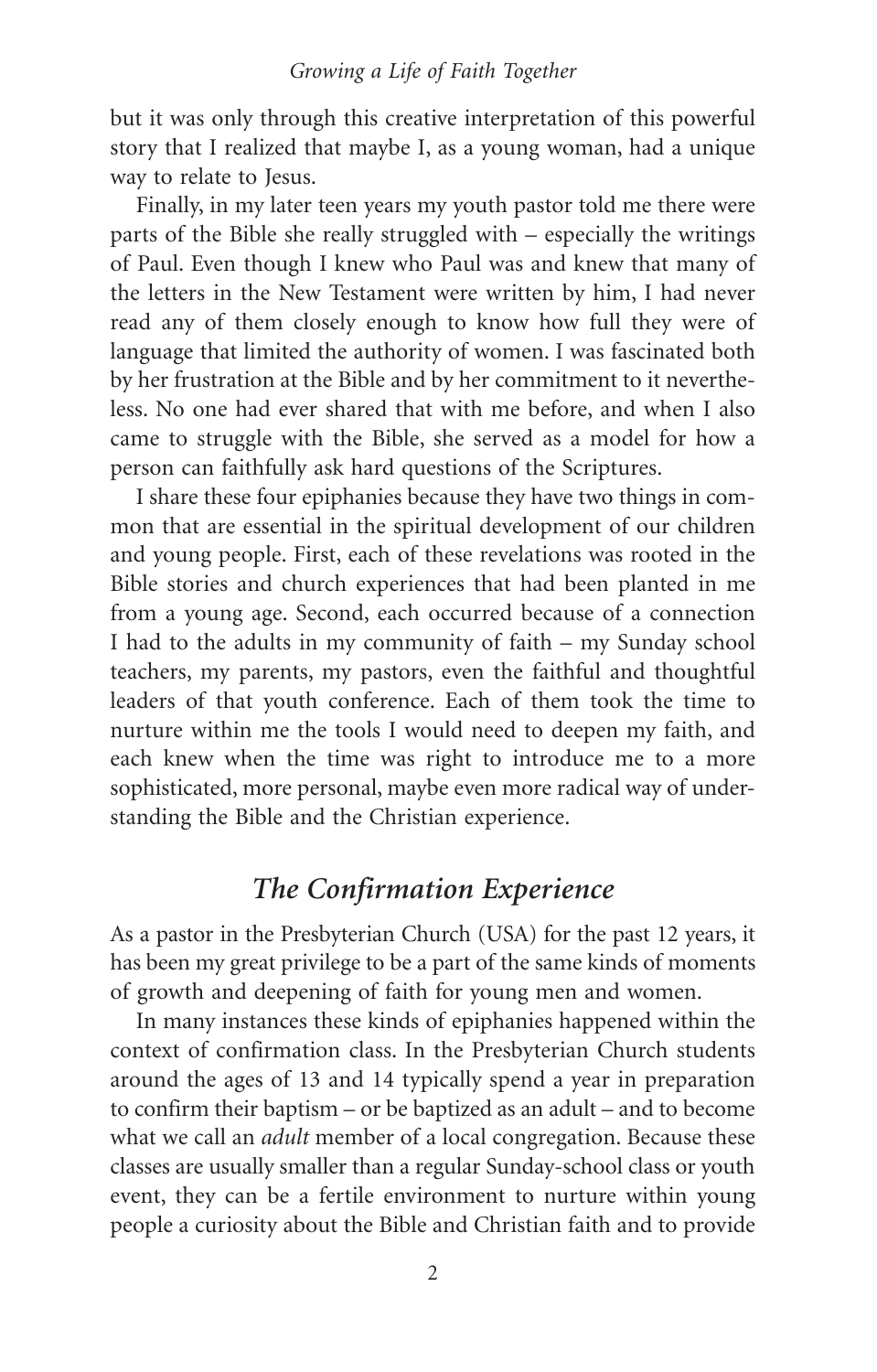a safe space to ask and even answer some of the questions about the Christian experience they have rolling around in their heads or weighing on their hearts.

The longer I worked with young people in these classes the more I noticed, year after year, that students were no longer coming to the class with the kinds of questions I had had, and were barely prepared to engage in any of the questions I placed before them.

Concerned that this was a symptom of our congregational life or our curriculum, I started asking colleagues in other churches and other traditions if they were having the same experiences. Indeed they were, and they were just as frustrated as I was becoming. For all of us, this year in which we had hoped and planned to help young people take an important next step in their journey of faith – connecting what they already knew from the Bible with their personal experience, learning how to ask faithful questions of the Bible and the Church and finding their place within the community celebrating the gifts they had to offer – was gradually turning instead into a remedial Sunday school class where we rushed to try to pack in everything about the Church and the Bible they should have already learned at an earlier age.

As a way to try to understand what it seemed students were missing and what basic knowledge I expected of them, I created a list of 100 things I would want them to know before they stepped into my confirmation class. This list became a tool for me as a pastor, for parents in our congregation and for our staff to assess what materials we were covering in our weekly Sunday school and how we were resourcing parents to be Christian educators within their homes. As I worked with the list, it also became a way to help parents better understand the progression of faith development their children can experience when they are nurtured in the faith from an early age.

It also served as fodder for conversations on my blog about how we teach the Bible to children and how even knowledge of the simplest of Bible stories can provide the seed of a new and deeper way for young people to connect with their faith.

That list has now become this book, which takes this conversation one step further, looking at the ways parents, leaders and educators within the church can see how each conversation, each lesson plan, each community activity, each moment in worship can build upon another to grow within young men and women a deep and curious faith.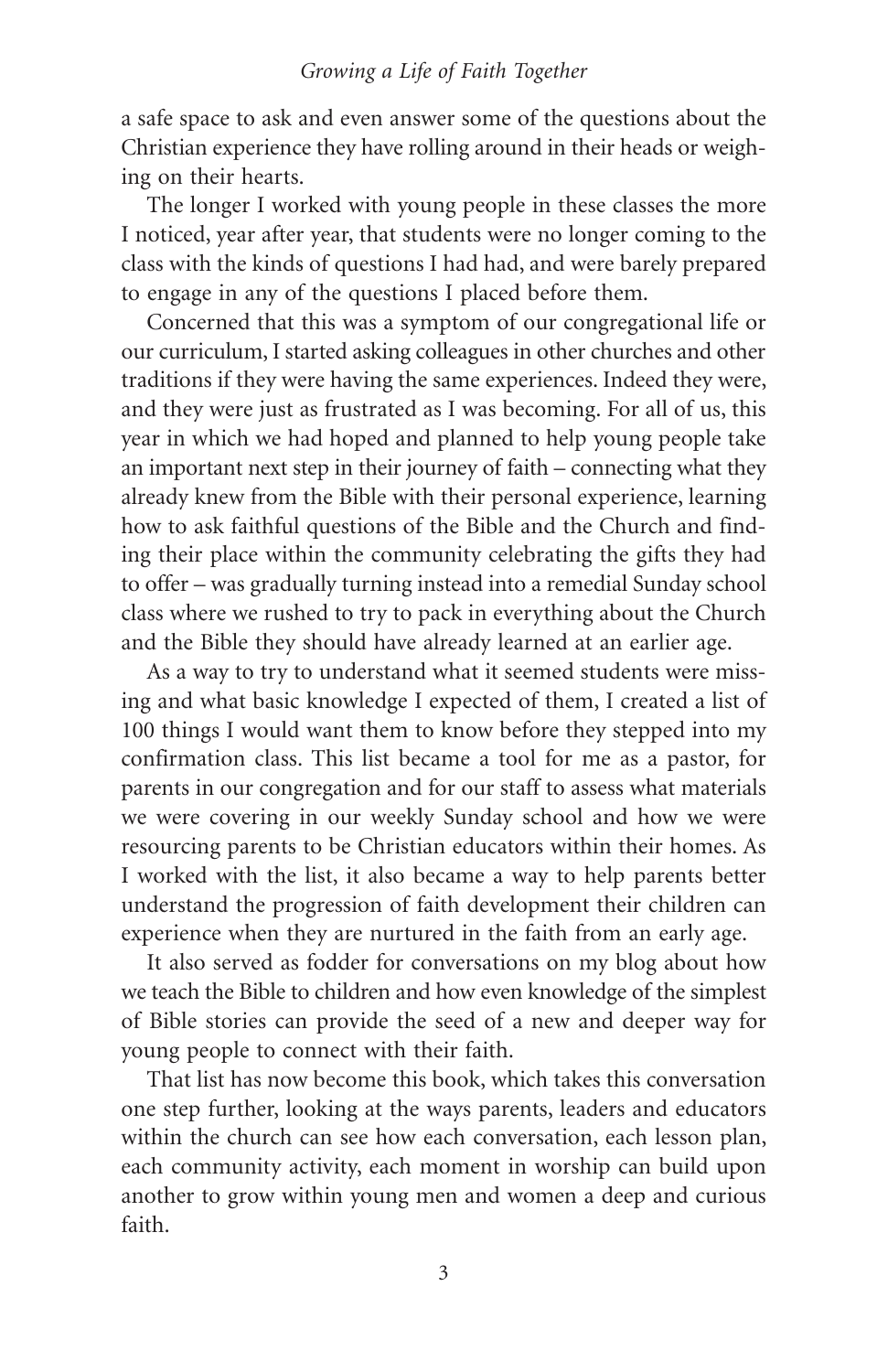## *A Vision for Christian Education*

In my experience, effective Christian education – in the church or at home – should take students through progressive steps of knowledge and understanding as they grow:

- when they are children, exposing them to the essentials of Scripture, worship, and Christian life;
- $\bullet$  then, as they get a little older, starting around the age of 12, teaching them skills for identifying patterns and traditions when we look at these Christian essentials as a whole;
- $\bullet$  as they take on more responsibility for their religious identity, fostering within them an ability to think critically about faith and Scripture and, based on this critical thinking, to make an 'adult' decision to confirm their identity as a Christian;
- $\bullet$  finally, as older teenagers walking beside them, studying Scripture on a deeper level and, having claimed an identity as a Christian, practicing and learning what that means for who God has called them to be as well as how their faith informs their daily living.

It is at this critical third transitional step, when students are called upon to integrate what they already know about the Bible and Christianity into their personal identity (a step that in my tradition happens in the year-long confirmation preparation process), that we can most radically see the consequences of the holes that have crept in to our children's religious education.

When I first created the list of 100 things and presented it to the Christian Education Committee in my congregation and then to the parents of an incoming confirmation class, there were two reactions. First, there was a sense of being overwhelmed at all the things students should have as a foundation in their primary Christian education. Second, as people worked more closely with the list it became clear that it barely scratched the surface when it comes to the potential for biblical and Christian knowledge.

This book will not focus on the reasons why so many of us as parents and educators are seeing more and more of our children unprepared to take meaningful steps in their faith development as they reach their teen years. There are too many to count and too many that we cannot even hope to change.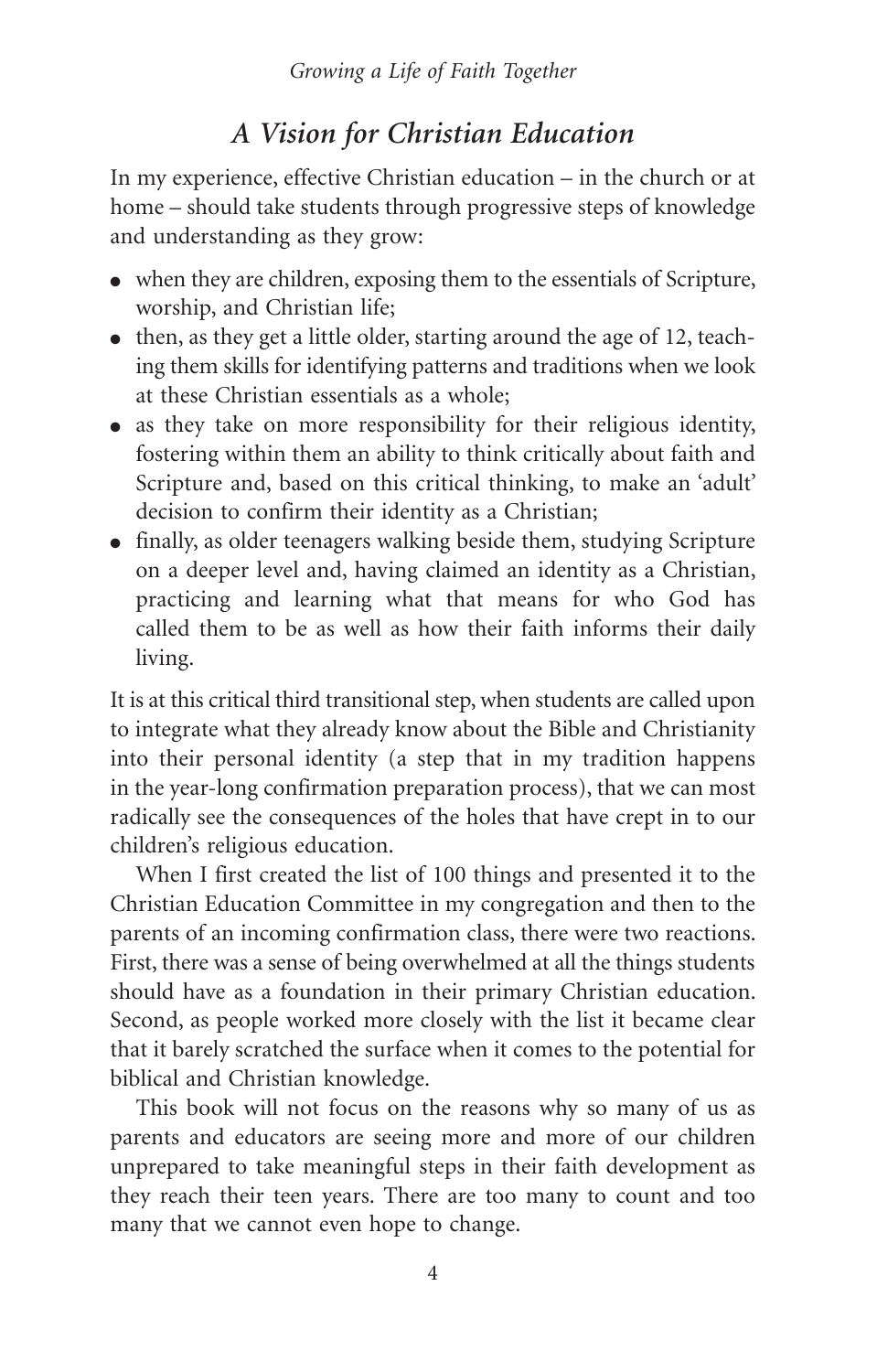- What we can do is be clearer about the basics we need to be teaching our children instead of just assuming they will pick them up along the way.
- What we can do is nurture parents in our congregations, giving them the tools, the education and the encouragement to be partners in their children's religious education.
- What we can do as parents is be more intentional about having real and honest conversations with our children about the Bible and our faith, without being worried that we don't know enough to be their teachers.
- What we can do is consider how each precious moment that we do have children in an educational setting at church can be a moment to work towards this larger goal of mature faith.
- What we can do is identify adult mentors within our churches who are willing to walk alongside young people as they grow into their faith, sharing models of Christian living and faithful curiosity.

It is my hope that this book will help us all to do each of these things better.

### *Growing Faith*

Number 75 in the list in this book is the Parable of the Mustard Seed from the Gospel of Matthew, in which Jesus speaks about faith and how much one needs to have – telling his disciples that even a small amount of faith, as small as a mustard seed, will be enough to move a mountain. Several years ago at the end of one of my most engaged confirmation classes, the students – and their parents – gave me a small charm on a necklace, a miniature vial containing a collection of mustard seeds. On the bottom of the vial they had engraved 'Planted 2009'.

It was a touching gift, and I do believe that among that group of young people, seeds of faith were planted that have continued to grow within them as they live into their adult faith beyond high school. But the truth is that we had fruitful conversations that year because of the seeds that were actually planted and fed in them for years before – even before I was their pastor. Seeds planted by their parents, their Sunday school teachers, their grandparents, older teenagers in the congregation, and all the other people in their lives who encouraged their faith and made them feel like a welcomed part of the Christian community.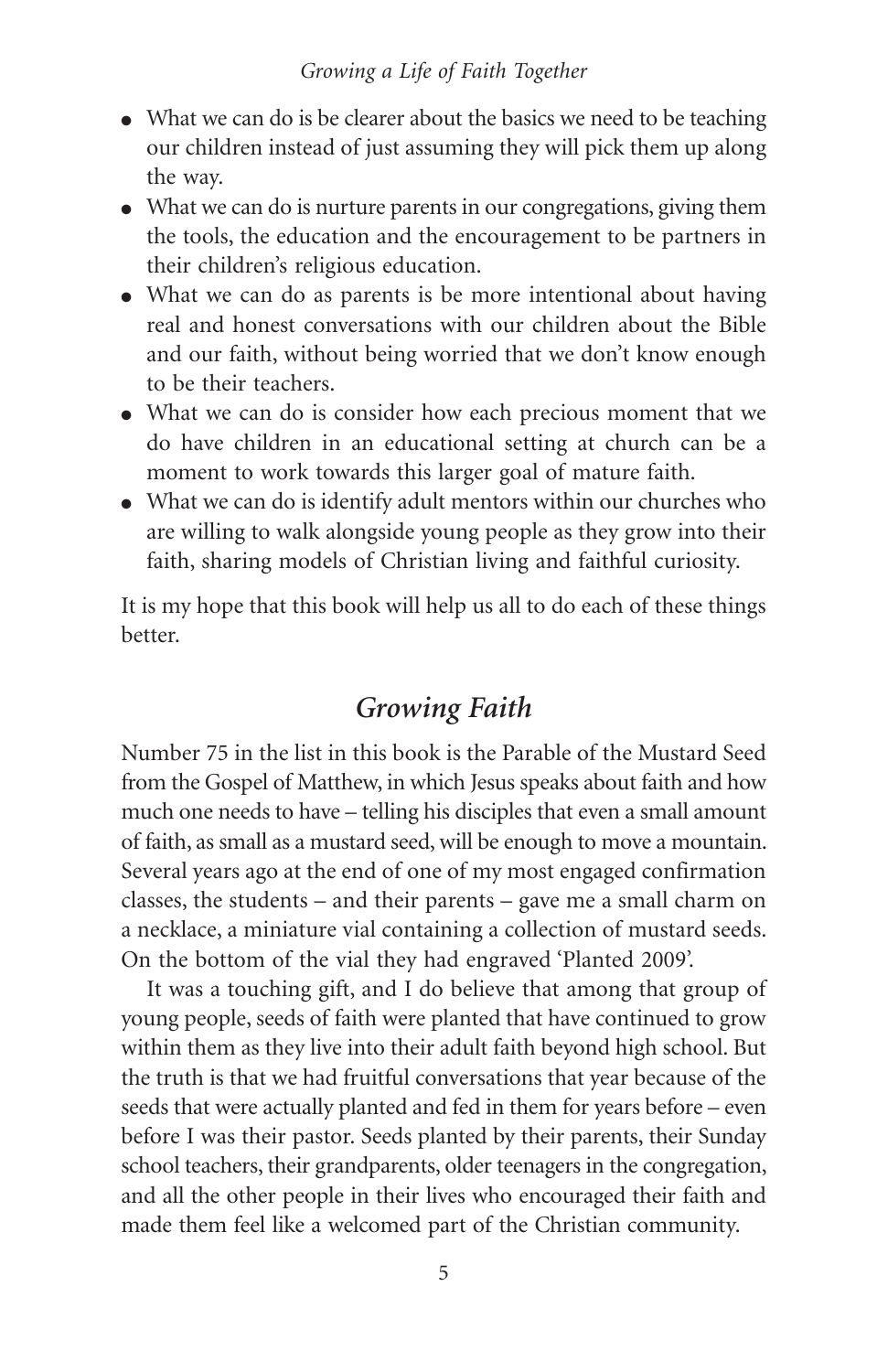# *How to Use This Book*  $\frac{2}{\sqrt{1 + \frac{1}{2}}\cdot\frac{1}{2}}$

This list of 100 Bible stories, characters, verses, church traditions, habits and conversations represents the foundational knowledge that I believe children and younger teenagers should have in order to make the transition to the next level of faith expression as older teenagers and young adults. The list is broken up topically, moving through the Old and New Testaments, worship practices, and then ten items at the end focusing on how Christians relate to one another and to the world.

You can read this book from cover to cover to get a sense of the breadth of information we should be teaching children, or it can serve as a reference tool for parents and educators as they look for additional support related to specific items.

The most important thing to keep in mind is that in almost all instances I am assuming that you will use this book alongside a Bible. There are too many stories packed into this list for me to be able to quote or summarize all of them. I do my best to mention details and highlights that relate specifically to the insights I share on each item, but I have also given you the specific book, chapter and verse each refers to so that you can do the work of reading these parts of the Bible on your own. This book and this list is not meant to replace or summarize biblical material but rather to help highlight some essentials for parents who are looking for a way to make teaching the Bible to children seem more manageable.

The second important thing to know is that each suggestion or interpretation I offer for each item is simply a starting point for conversations and interpretation. I am not offering a definitive interpretation of any part of the Bible but rather am giving examples of child-friendly ways to enter into conversations about Scripture when they are young and then more challenging ways we can study Scripture together with young people as they mature in their faith.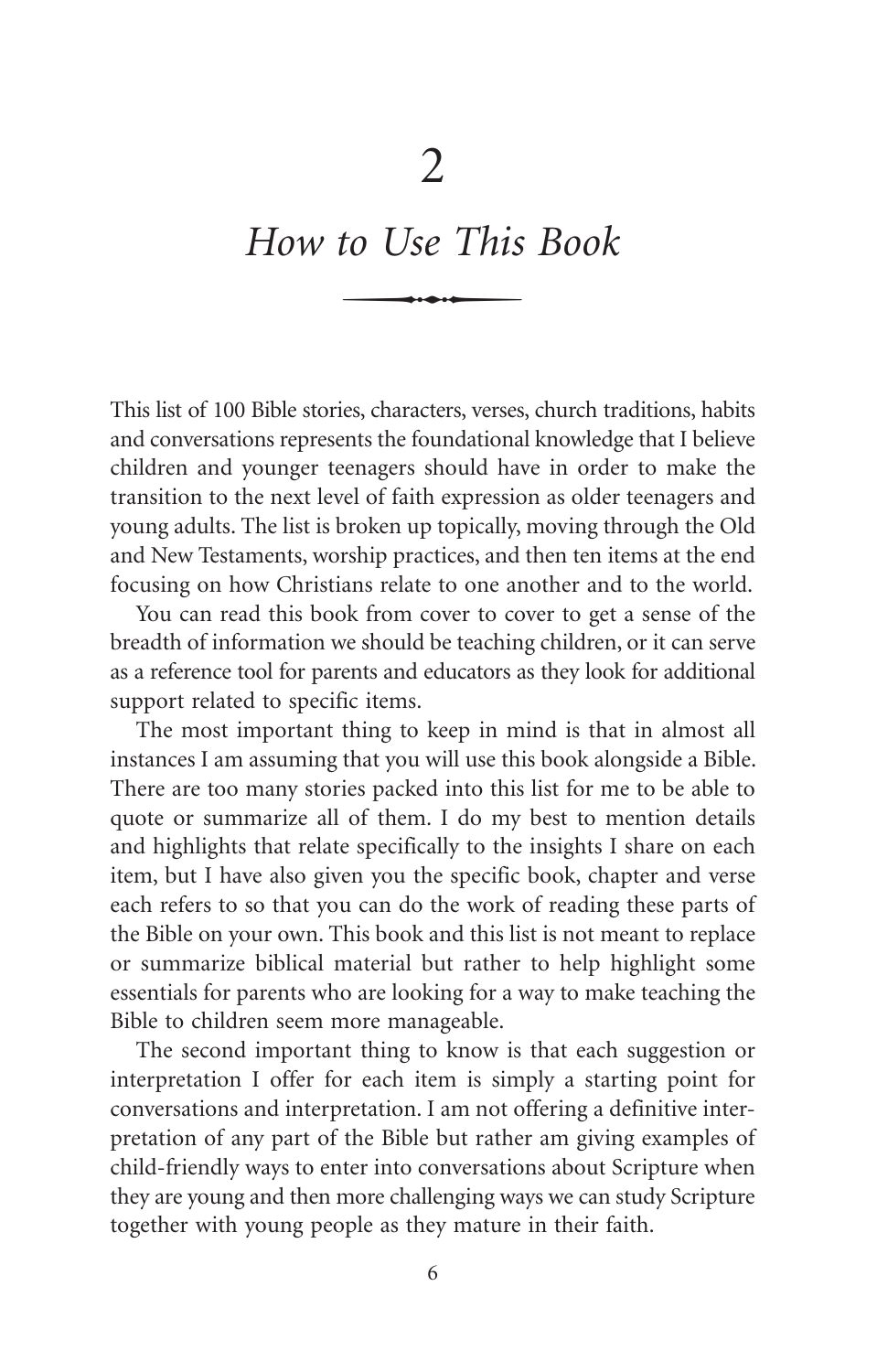#### *How to Use This Book*

Most of the writing I do and the initial impetus for this list is to help parents gain a better sense of how to be an active part of their child's religious education. When I became a parent I began to realize that as a pastor I had the benefit of training and preparation that made having conversations with my son about faith, church and the Bible relatively second nature to me. But I also soon realized that what I was doing with my son at home was not really very complicated or beyond the reach of any parent. The problem is that we don't take the time to equip parents to do this work and to have these conversations. This book aspires to be a source of encouragement and empowerment for parents to take on this task.

It should also serve as a resource and tool for Christian educators in the congregational setting – both professional and volunteer. The list as a whole can be a way to spark conversations about what the essentials are in your context and can also be a tool for intentional conversations with parents about what children should be learning and how to spark these conversations across the generations.

Finally, this book can serve as an inspiration for parents and educators alike as we envision the religious potential for our children as they grow in their faith. While the goal in a moment like confirmation is to empower students to profess their faith in Jesus Christ publicly, we should also focus on a broader and more long-term goal of equipping them for a dynamic and curious Christian life.

For each item in the book, I reflect on and give ideas in three  $differential$  areas<sup>-1</sup>

### **Planting the seed**

These first sections are written mostly for parents and primarily for one-to-one conversations we can have with children as we introduce a variety of biblical stories and concepts, family traditions and Christian practices. Sometimes I have shared examples from my own conversations with my son, and sometimes I share my own struggles to teach these basics at home. Frequently these suggestions apply to more than just one item on the list but are general ideas for how to kick-start conversations on these topics with children.

<sup>&</sup>lt;sup>1</sup> I group and discuss some items on the list together – such as, notably, the Ten Commandments but others too. Therefore you will not find individual 'Planting the seed', 'Feeding the soil' and 'Watching them grow' sections for every item on the list of 100.